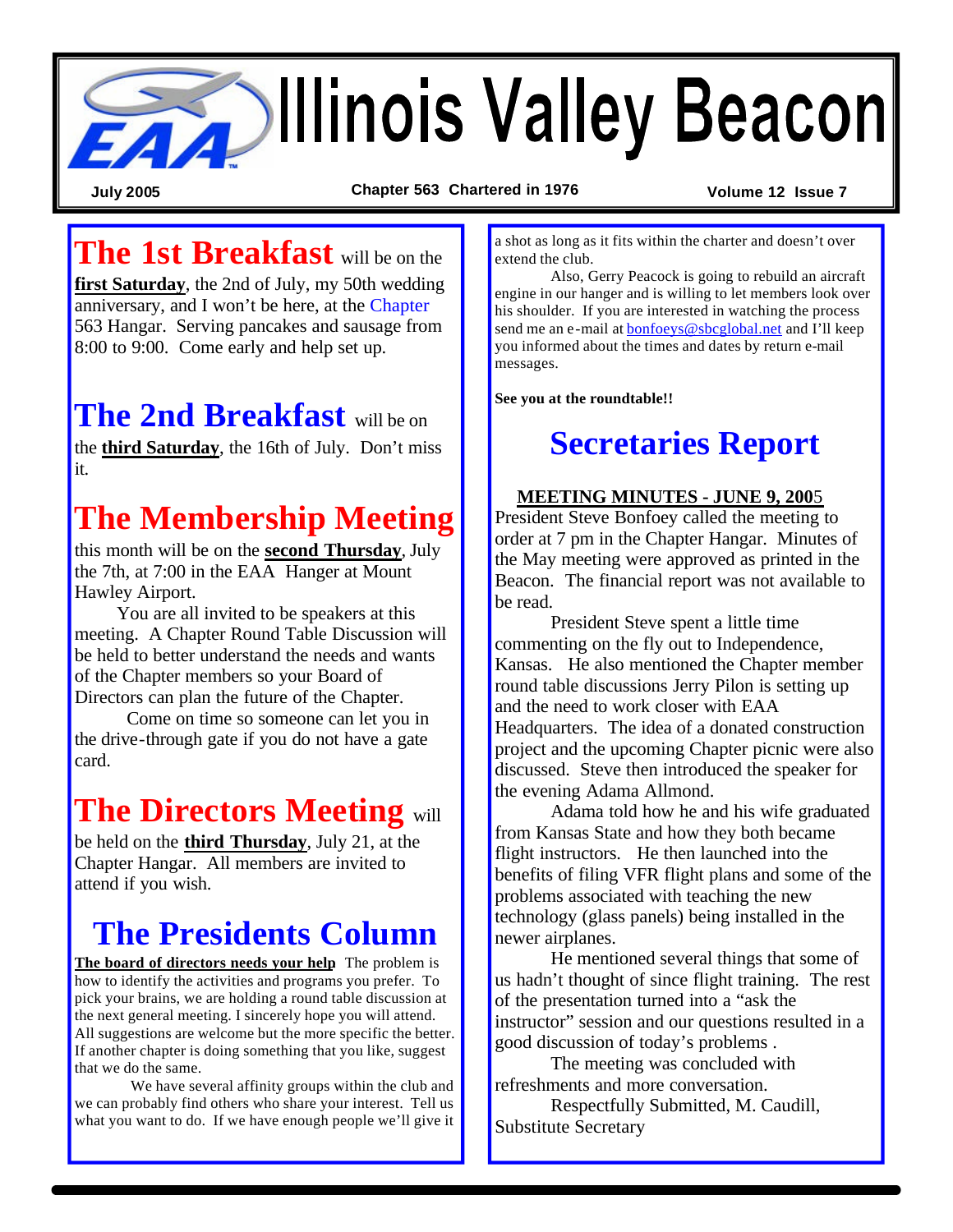### **The Board of Directors Meeting Minutes for June 16. 05**

President Steve Bonfoey called the meeting to order at 7 pm in the chapter hangar. Present were Directors Bonfoey, Caudill, Engel and Hounshell, plus one guest. Minutes of the April board meeting were approved, and although the treasurer was absent, finances were reviewed. It was agreed that income looks okay, but cash donations are below expectation. Also, we need a better way to quickly compare monthly data to the budget figures.

**Old Business.** It was decided to take no action on the Osprey project unless we hear from the decedent's family.

Standing Committee actions follow: **Membership** – no report, but it was felt that we need to pay more attention to guests. The secretary will assure a supply of application forms at the hangar.

**Program**– The July meeting, featuring member input was covered at some length. We decided to have a special invitational flier and extra refreshments as added draw. The August meeting will probably be a Thursday evening picnic. We will investigate having a tethered balloon there. **Properties & Safety** – The first meeting of those interested in the BD-5 Build project will be after the hangar breakfast on June 18. One of the first actions of this group will be to examine various scenarios for completion and select one to propose to the membership.

**Publications** and **Public Relations** – no reports. **Special Events** – Bill Hounshell reports that Oshkosh wants a chapter vote on hosting a B-17 visit, so we plan to do that at the next meeting. Morrie offered to help Bill locate reference materials from the last visit. For our December Holiday Luncheon, Sam Sisk will check first at Wildlife Prairie Park.

**Youth Outreach**– Morrie has a contact for a group of kids to fly, tentatively in August.

**New Business.** Steve will appoint three members to the nominating committee for next year's directors. Their names will appear in the July Beacon.

Meeting adjourned.

Respectfully Submitted, Bill Engel, Secretary

## **EAA 563 BD-5 BUILD PROJECT**

The first meeting of those interested in participating in the BD-5 Build Project was held in the hangar Saturday morning, June 18, 2005, after the regular chapter breakfast. Five chapter members were present to discuss how to proceed. Naturally, other members are urged to join in as they see fit.

It was generally agreed that, since the plane will be made not flyable, many construction shortcuts can be used to reduce expenditure of time and funds. A quick look at the plans revealed that most of the required tools are already available, and Bill Engel has agreed to loan a special table that could be useful for construction of the fuselage.

It is possible that some expenditures may be required for tools or parts, but it was pointed out that the kit contains some general useage parts that won't be needed, and these could be sold to offset those costs. Bill will look through the inventory and list them.

Various potential uses of the finished product were reviewed, including for Chapter publicity through parades, mall and show appearances, or outright sale to a retail business for their decor, but the consensus was that such a decision could be postponed for a while.

A Project Coordinator will guide the construction so the finished product has the potential to be both good looking and technically reasonable. Our consensus was to set some times when the team can get together to work and learn; plus, if an individual requests it, assign tasks that he can tackle whenever he has the time.

We felt that setting a timetable for completion would not be practical, but several construction scenarios will be posed, each having different complexity and manhours. We hope to discuss these in some detail when we next meet after the breakfast on July 2.

By Bill E, Coordinator pro-tem.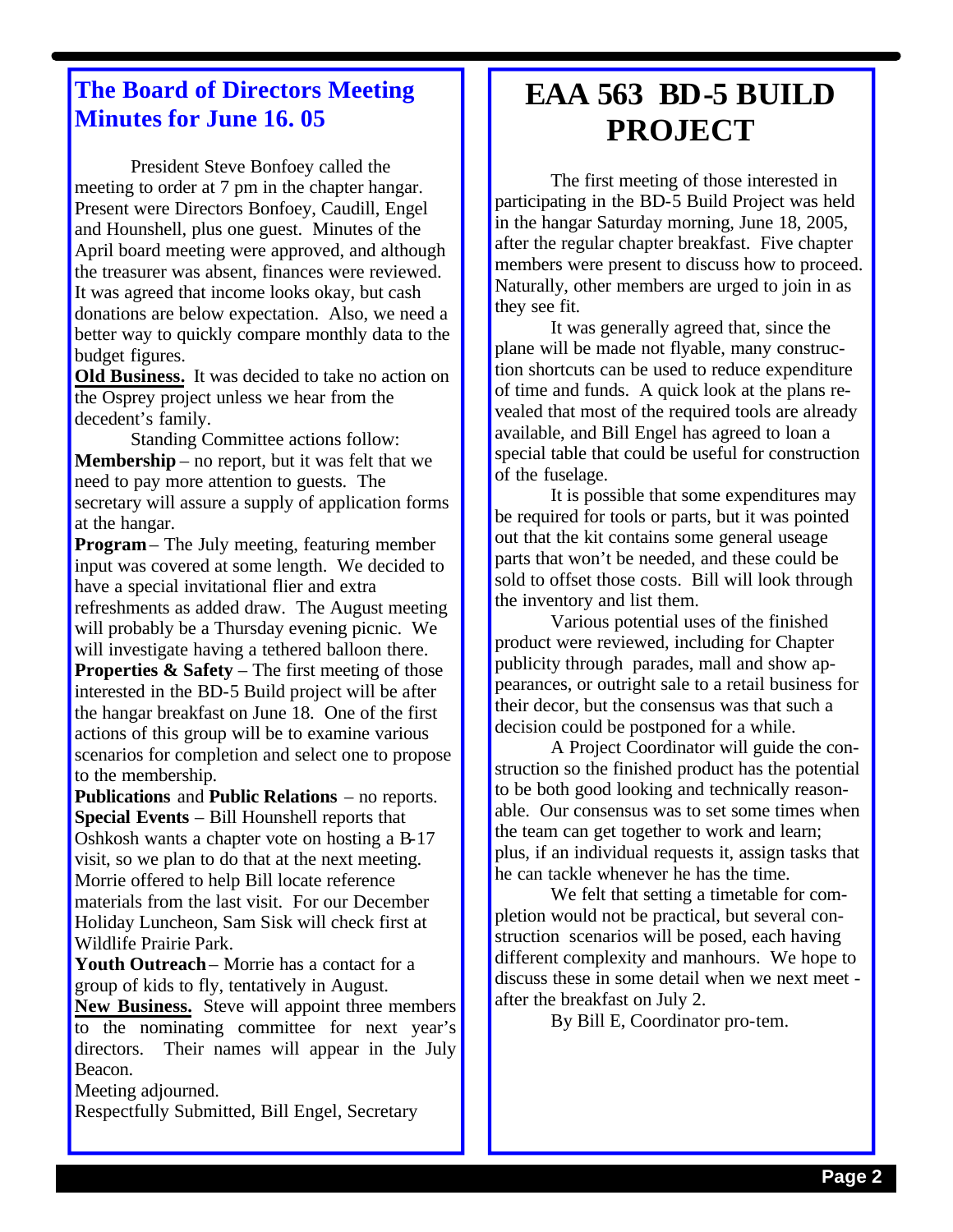| <b>Breakfasts</b><br><b>Membership</b><br><b>Directors</b><br><b>Meetings</b><br><b>Meetings</b><br>1 and 15<br>13<br><b>January</b><br>February<br>5 and 19<br>10<br>17<br><b>March</b><br>5 and 19<br>10<br>17<br><b>April</b><br>2 and 16<br>14<br>21<br><b>May</b><br><b>7 and 21</b><br>12<br>19<br>$\boldsymbol{9}$<br>4 and 18<br>16<br>June<br><b>July</b><br>2 and 16<br>14<br>21<br><b>August</b><br><b>6 and 20</b><br>11<br>18<br><b>September</b><br>8<br>3 and 17<br>15<br><b>October</b><br>1 and 15<br>13<br>20<br><b>November</b><br>5 and 19<br>10<br>17<br><b>December</b><br>8<br>3 and 17<br>15 |  |  | <b>Calendar of Events 2005</b> |  |
|----------------------------------------------------------------------------------------------------------------------------------------------------------------------------------------------------------------------------------------------------------------------------------------------------------------------------------------------------------------------------------------------------------------------------------------------------------------------------------------------------------------------------------------------------------------------------------------------------------------------|--|--|--------------------------------|--|
|                                                                                                                                                                                                                                                                                                                                                                                                                                                                                                                                                                                                                      |  |  |                                |  |
|                                                                                                                                                                                                                                                                                                                                                                                                                                                                                                                                                                                                                      |  |  |                                |  |
|                                                                                                                                                                                                                                                                                                                                                                                                                                                                                                                                                                                                                      |  |  |                                |  |
|                                                                                                                                                                                                                                                                                                                                                                                                                                                                                                                                                                                                                      |  |  |                                |  |
|                                                                                                                                                                                                                                                                                                                                                                                                                                                                                                                                                                                                                      |  |  |                                |  |
|                                                                                                                                                                                                                                                                                                                                                                                                                                                                                                                                                                                                                      |  |  |                                |  |
|                                                                                                                                                                                                                                                                                                                                                                                                                                                                                                                                                                                                                      |  |  |                                |  |
|                                                                                                                                                                                                                                                                                                                                                                                                                                                                                                                                                                                                                      |  |  |                                |  |
|                                                                                                                                                                                                                                                                                                                                                                                                                                                                                                                                                                                                                      |  |  |                                |  |
|                                                                                                                                                                                                                                                                                                                                                                                                                                                                                                                                                                                                                      |  |  |                                |  |
|                                                                                                                                                                                                                                                                                                                                                                                                                                                                                                                                                                                                                      |  |  |                                |  |
|                                                                                                                                                                                                                                                                                                                                                                                                                                                                                                                                                                                                                      |  |  |                                |  |
|                                                                                                                                                                                                                                                                                                                                                                                                                                                                                                                                                                                                                      |  |  |                                |  |

### **Speakers/Presentations/Activities:**

| January - Alan Lurie (GPS)   | May - Jim and Kurt Hannemann      | - September     |
|------------------------------|-----------------------------------|-----------------|
| <b>February -Niel Pobanz</b> | June - Adama Allmond              | October -       |
| <b>March</b> – Project Visit | <b>July - Chapter Round Table</b> | <b>November</b> |
| <b>April - Gerry Peacock</b> | <b>August</b> – Chapter Picnic    | December -      |

**Flying: 3MY Fly Outs every month. Oshkosh See the Fly-In Events on page 4.**